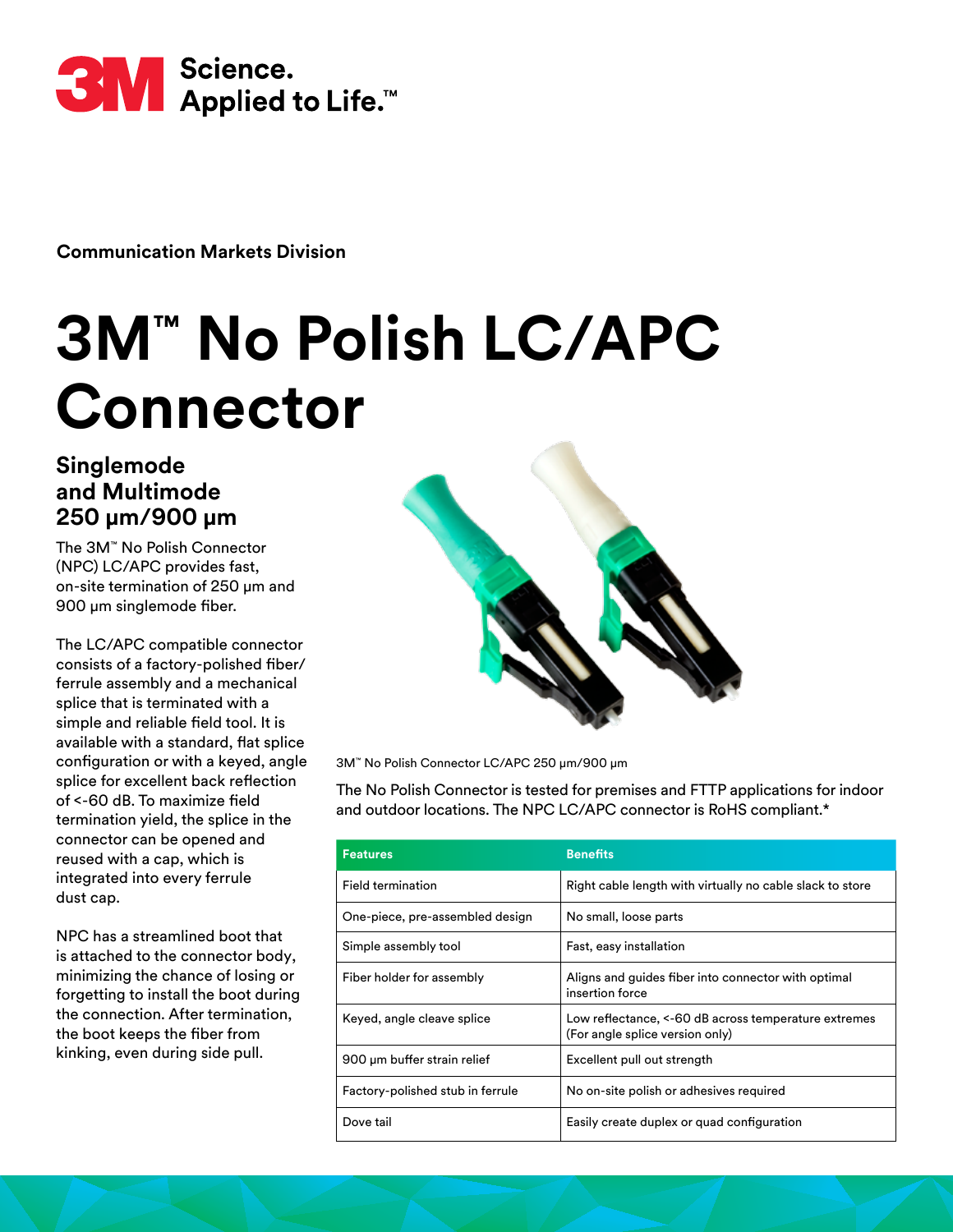## **Flat Splice Connectors**

3M™ No Polish LC/APC Flat Splice Connectors provide excellent performance for digital transmission networks that require an LC/APC termination, such as an Optical Network Terminal that is pre-installed with an LC/APC interface.

LC/APC flat splice connectors provide acceptable analog video performance for indoor applications since the flat splice has a typical reflection of -55 dB for room temperatures.

# **Angle Splice Connectors**

3M™ No Polish LC/APC Keyed, Angle Splice Connectors are specifically designed for analog video transmission with very low optical reflection of <-60 dB across temperature extremes.

Based upon 3M laboratory testing, keyed alignment of the angle cleaves is important for optical reflection performance.

## **3M™ No Polish LC Connector Assembly Tool 8835-AT for 250/900 μm Singlemode fiber**

3M™ No Polish LC Connector Assembly Tool 8835-AT is included in every box of 60 connectors. Keeps angle cleaves aligned during termination process.



### **3M™ No Polish SC/APC Connector Specifications**

|                                                          | <b>Singlemode</b><br>8830-APC/FS   | <b>Singlemode</b><br>8830-APC/AS   |  |
|----------------------------------------------------------|------------------------------------|------------------------------------|--|
| Insertion Loss (dB) typical                              | 0.3                                | 0.3                                |  |
| Reflectance (dB) typical at room temp                    | $< -55$                            | <-65                               |  |
| Reflectance (dB) max over operating<br>temperature range | $< -35$                            | -60 >                              |  |
| Operating temperature range (°C)                         | $-40^{\circ}$ C to $75^{\circ}$ C  | $-40^{\circ}$ C to 75 $^{\circ}$ C |  |
| Storage temperature (°C)                                 | $-40^{\circ}$ C to 85 $^{\circ}$ C | $-40^{\circ}$ C to 85 $^{\circ}$ C |  |
| Connector identification                                 | Green/White                        | Green/Green                        |  |
| Field termination kit<br>(no power needed)               | 8865-C or 8865-C/PR                | 2565                               |  |



#### **Flat Cleave Splice**

Uses standard fiber cleaver for field termination



Factory Formed Angle Inside Connector

#### **Keyed, Angle Cleave Splice**

Using the 3M™ Fiber Optic Angle Cleaver 2535, a precise angle can be formed on the field fiber end. With the assembly tool, angles of the field fiber and connector fiber are aligned to optimize optical coupling and minimize back reflections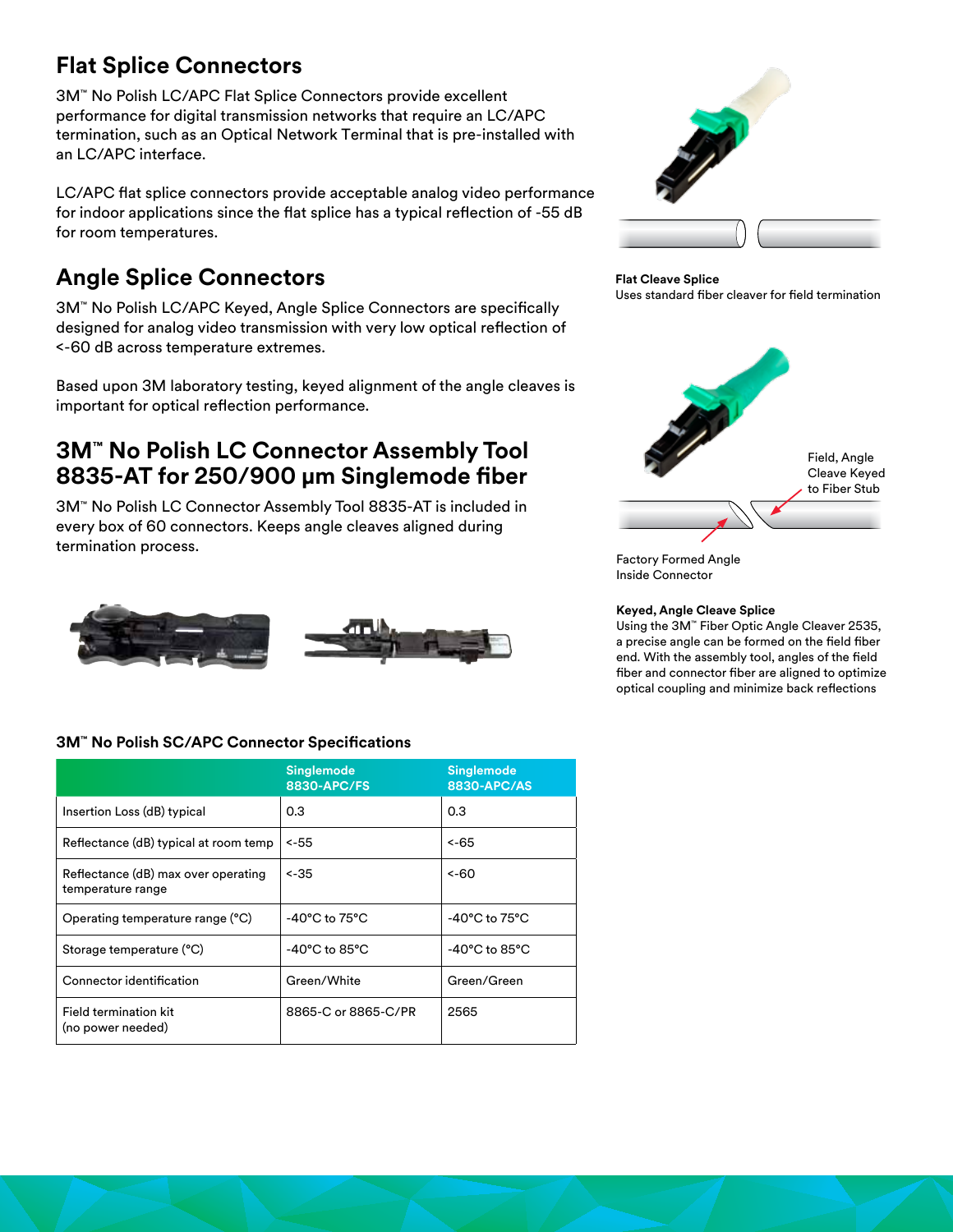## **3M™ Fiber Optic Angle Cleave Kit 2565**



**3M™ No Polish Connector Premium Kit 8865-C/PR**



The 3M™ Fiber Optic Angle Cleave Kit 2565 includes the 3M™ Fiber Optic Angle Cleaver 2535 and all tools necessary for 3M™ No Polish Connector 8800-APC/AS



3M™ No Polish Connector Kit 8865-C for 3M™ No Polish Connector 8830-APC/FS



The 3M™ No Polish Connector Premium Kit 8865-C/PR has all of the tools of the 3M™ No Polish Connector Kit 8865-C in a larger case that can hang by a hook and includes a work surface, fiber shard container, tweezers and lint-free wipes

#### **Ordering Information - 3M™ No Polish Connectors**

| <b>Product Number</b> | <b>Description</b>                                                                 | Packaging | 3M <sub>ID</sub> |
|-----------------------|------------------------------------------------------------------------------------|-----------|------------------|
| 8830-APC/AS           | No Polish Connector LC/APC SM Angle Splice 250/900 with assembly tool (green boot) |           | 80-6113-2777-8   |
| 8830-APC/FS           | No Polish Connector LC/APC SM Flat Splice 250/900 with assembly tool (white boot)  |           | 80-6113-2778-6   |
| 2535                  | Fiber Optic Angle Cleaver                                                          | 1/package | 80-6113-2423-9   |
| 2565                  | Fiber Optic Angle Cleave Kit with angle cleaver                                    | 1/package | 80-6113-2508-7   |
| 8835-AT               | No Polish LC Connector Assembly Tool 250/900 µm                                    | 1/package | 80-6113-2797-6   |
| 8865-C                | No Polish Connector Preparation Kit with cleaver                                   | 1/package | 80-6113-2379-3   |
| 8865-C/PR             | No Polish Connector Premium Kit with cleaver                                       | 1/package | 80-6113-8783-0   |
| 8865                  | No Polish Connector Kit without cleaver                                            | 1/package | 80-6113-2378-5   |
| 8865/PR               | No Polish Premium Premium Kit without cleaver                                      | 1/package | 80-6114-8296-1   |

#### **Connectors with 3M™ Easy Cleaver**

| No Polish LC/APC Connector SM flat splice with 3M Easy Cleaver<br>8830-APC/FS/C | $120$ /box | 80-6114-9416-4 |
|---------------------------------------------------------------------------------|------------|----------------|
|---------------------------------------------------------------------------------|------------|----------------|



3M™ Easy Cleaver is conveniently included in select packages of 3M™ No Polish LC Connectors